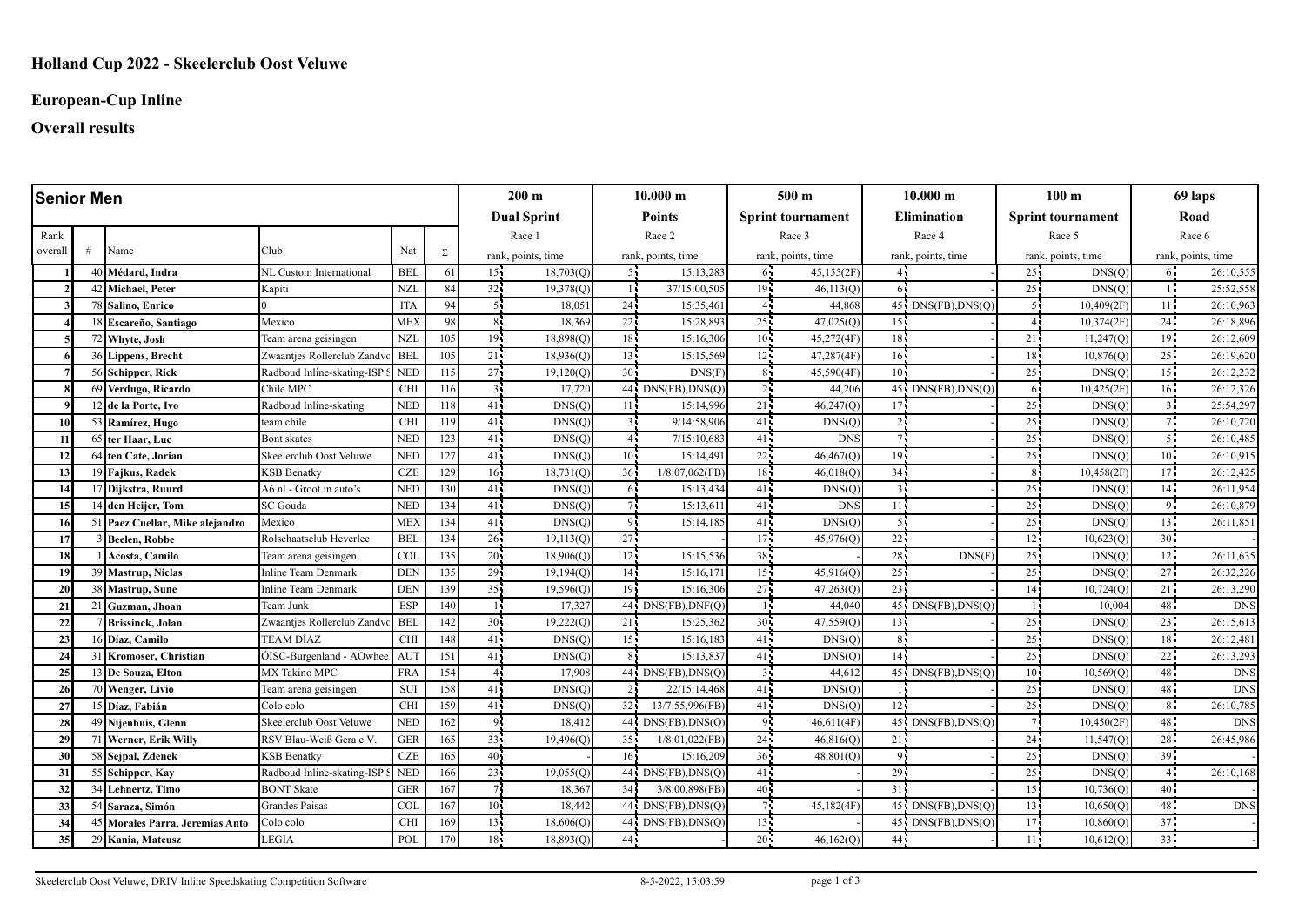#### **European-Cup Inline**

**Overall results**

| <b>Senior Men</b> |  |                                                      |                                 |            | $200 \text{ m}$ |                    | 10.000 m  |                    | 500 <sub>m</sub>                  |                          | 10.000 m   |                    | 100 <sub>m</sub>              |                          | 69 laps    |                    |            |
|-------------------|--|------------------------------------------------------|---------------------------------|------------|-----------------|--------------------|-----------|--------------------|-----------------------------------|--------------------------|------------|--------------------|-------------------------------|--------------------------|------------|--------------------|------------|
|                   |  |                                                      |                                 |            |                 | <b>Dual Sprint</b> |           | <b>Points</b>      |                                   | <b>Sprint tournament</b> |            | <b>Elimination</b> |                               | <b>Sprint tournament</b> |            | Road               |            |
| Rank              |  |                                                      |                                 |            |                 | Race 1             |           | Race 2             |                                   | Race 3                   |            | Race 4             |                               | Race 5                   |            | Race 6             |            |
| overall           |  | Name                                                 | Club                            | Nat        | Σ               | rank, points, time |           | rank, points, time |                                   | rank, points, time       |            | rank, points, time |                               | rank, points, time       |            | rank, points, time |            |
| 36                |  | Bohumský, Tomáš                                      | Skate13                         | CZE        | 170             | 11                 | 18,479    | 28.                |                                   | $13 -$                   |            |                    | $45$ DNS(FB), DNS(O)          | 25.                      | DNS(Q)     | $48 -$             | <b>DNS</b> |
| 37                |  | 8 Brissinck, Milan                                   | Zwaantjes Rollerclub Zandvc     | <b>BEL</b> | 171             | 41                 | DNS(Q)    | $20^{\frac{1}{2}}$ | 15:20,891                         | 31 <sup>1</sup>          | 47,598(Q)  | $20 -$             |                               | 25                       | DNS(Q)     | $34 -$             |            |
| 38                |  | 60 Silva, Emanuelle                                  | Team Chile                      | <b>CHI</b> | 176             |                    | 17,514    |                    | 44 DNS(FB), DNS(Q)                | 41 <sup>1</sup>          | DNS(Q)     | $45 -$             | DNS(FB), DNS(Q)               |                          | 10,182     | $42 -$             |            |
| 39                |  | 30 Kania, Marek                                      | <b>LEGIA</b>                    | POL        | 177             | 12 <sub>1</sub>    |           | 43                 |                                   | $39 -$                   |            | $39 -$             |                               |                          | 10,409     | 41                 |            |
| 40                |  | 46 Morris, Samuel                                    | Skate13                         | <b>ITA</b> | 178             | 31                 | 19,332(Q) | 33 <sup>1</sup>    | $4/8:00,671$ (FB)                 | 16                       | 45,971(Q)  | $25 -$             |                               | 25                       | DNS(O)     | $48 -$             | <b>DNS</b> |
| 41                |  | 32 Kwant, Rémon                                      | DoubleFF                        | <b>NED</b> | 181             | 14                 | 18,701(Q) |                    | $44$ DNS(FB), DNS(Q)              |                          | 45,130(2F) | 45                 | DNS(FB), DNS(Q)               | 25 <sub>1</sub>          | DNS(Q)     | 48                 | <b>DNS</b> |
| 42                |  | 61 Silva, Lucas                                      | Team Chile                      | <b>CHI</b> | 183             | 61                 | 18,165    |                    | $\overline{44}$ , DNS(FB), DNS(Q) | 41 <sup>2</sup>          |            |                    | $45 \cdot DNS(FB)$ , $DNS(O)$ | 15 <sup>2</sup>          | 10,736(Q)  | 32 <sup>2</sup>    |            |
| 43                |  | 26 HENRY, Vincent                                    | Birmingham Wheels Speed S       | <b>GBR</b> | 186             | 25 <sub>1</sub>    | 19,111(0) | 42 <sup>1</sup>    | 8:04,687(FB)                      | $23 -$                   | 46,797(Q)  | $40 -$             |                               | $20 -$                   | 11,139(Q)  | 36 <sup>1</sup>    |            |
|                   |  | 25 Hempenius, Jelmar                                 | <b>KNSB</b> Talent Team Noord   | <b>NED</b> | 186             | 17.                | 18,870(Q) |                    | 44. DNS(FB), DNS(O)               | $26 -$                   | 47,026(Q)  | 45                 | DNS(FB), DNS(Q)               | 95                       | 10,583(2F) | $45 -$             |            |
| 45                |  | 9 Cardenas Liberto, Jonatan                          | Jalisco Elite Samurai           | <b>MEX</b> | 186             | 24                 | 19,081(Q) |                    | $\overline{44}$ , DNS(FB), DNF(Q) | 11                       | 46,697(4F) | 42.                |                               | 19.                      | 10,958(0)  | 46 <sup>2</sup>    |            |
| 46                |  | 62 Stam, Maik                                        | Radboud Inline-skating          | <b>NED</b> | 190             | 38 <sup>1</sup>    | 20,076(Q) | 40                 | 8:03,331(FB)                      | $34 -$                   | 48,273(Q)  | $33 -$             |                               | $25 -$                   | DNS(Q)     | 20                 | 26:13,183  |
| 47                |  | 43 Middelkoop, Marc                                  | A6.nl - Groot in auto's         | <b>NED</b> | 191             | 411                | DNS(Q)    | 25.                |                                   | 41                       | DNS(Q)     | $30 -$             |                               | 25                       | DNS(Q)     | $29 -$             | 26:54,229  |
| 48                |  | Ariens, Crispijn                                     | Skeelerclub Oost Veluwe-Reg     | <b>NED</b> | 195             | 41                 | DNS(Q)    | 17                 | 15:16,252                         | 41                       | <b>DNS</b> |                    | $45$ , $DNS(FB)$ , $DNS(Q)$   | $25 -$                   | DNS(Q)     | 26                 | 26:28,617  |
| 49                |  | 23 Hekman, Garv                                      | Skeelerclub Oost Veluwe         | <b>NED</b> | 198             | 41                 | DNS(Q)    |                    | 44 DNS(FB), DNS(Q)                | 41                       | <b>DNS</b> |                    | $45$ DNS(FB), DNS(O)          | 25                       | DNS(Q)     | 25                 | 25:53.263  |
| 50                |  | 66 Van Damme, Warre                                  | Inline Team Brugse Skeelercl    | <b>BEL</b> | 205             | 37.                | 19,889(Q) | 39                 | 8:03,309(FB)                      | $35 -$                   | 48,447(Q)  | $41\frac{1}{2}$    |                               | 22                       | 11,408(Q)  | 31                 |            |
| 51                |  | 47 Mulder, Marthijn                                  | A6.nl - Groot in auto's         | <b>NED</b> | 208             | 41                 | DNS(Q)    | 29                 |                                   | 41                       | <b>DNS</b> | 24                 |                               | $25 -$                   | DNS(Q)     | 48                 | <b>DNS</b> |
| 52                |  | Nieuwenhuis, Rens                                    | Skeelerclub Oost Veluwe-Tea NED |            | 213             | 22 <sub>1</sub>    | 18,968(Q) |                    | 44 DNS(FB), DNS(Q)                | $29 -$                   | 47,546(Q)  | 45 <sub>1</sub>    | DNS(FB)                       | $25 -$                   | DNS(Q)     | 48.                | <b>DNS</b> |
| 53                |  | 52 Ramirez, Alexander                                | <b>COYOTE INLINE</b>            | <b>PER</b> | 213             | $36 -$             | 19,764(Q) | $26^{\frac{1}{2}}$ |                                   | $33 -$                   | 48,241(Q)  | 45.                | DNS(FB)                       | $25 -$                   | DNS(Q)     | $48 -$             | <b>DNS</b> |
| 54                |  | 73 Beijeman, Ewout                                   | Skeelerclub Oost Veluwe         | <b>NED</b> | 214             | 41                 | DNS(O)    | 23                 | 15:29,166                         | 41                       | DNS(O)     | 36 <sup>2</sup>    |                               | $25 -$                   | DNS(Q)     | 48                 | <b>DNS</b> |
| 55                |  | 11 Daza, Emiliano                                    | Atlas                           | ARG        | 215             | 28                 | 19,177(Q) |                    | $44$ ; DNS(FB), DNS(Q)            | $28 -$                   | 47,416(Q)  | 45 <sub>1</sub>    | DNS(FB)                       | $23 -$                   | 11,463(Q)  | 47 <sup>2</sup>    |            |
| 56                |  | 6 Brinkers, Jeremy                                   | KNSB Talent Team Zuidwest NED   |            | 216             | $41\frac{1}{2}$    | DNS(Q)    | 37                 | $8:02,768$ (FB)                   | 41                       | DNS(Q)     | $37 -$             |                               | $25 -$                   | DNS(O)     | $35 -$             |            |
| 57                |  | 22 Haasjes, Christian                                | Skeelervereniging Staphors      | <b>NED</b> | 218             | 41                 | DNS(Q)    | 31                 | 14/7:49,544(FB)                   | 41                       | <b>DNS</b> | 32                 |                               | $25 -$                   | DNS(Q)     | 48                 | <b>DNS</b> |
| 58                |  | 28 Johansen, Sebastian Bjørklund Inline Team Denmark |                                 | <b>DEN</b> | 220             | 34 <sup>2</sup>    | 19,585(Q) | 38 <sup>1</sup>    | 8:03,049(FB)                      | 32 <sup>1</sup>          | 48,202(Q)  | 43                 |                               | $25^{\frac{1}{2}}$       | DNS(Q)     | 48                 | <b>DNS</b> |
| 59                |  | <b>Berkhout</b> , Daan                               | Radboud Inline-skating          | <b>NED</b> | 226             | 41                 | DNS(Q)    | 41                 | 8:03,381(FB)                      | 41 <sub>1</sub>          | <b>DNS</b> | $35 -$             |                               | $25 -$                   | DNS(Q)     | $43 -$             |            |
| 60                |  | 35 Ligtenberg, Ruben                                 | SSVR rijssen                    | <b>NED</b> | 226             | 41                 | DNS(Q)    |                    | 44, DNS(FB), DNS(O)               | 41                       | <b>DNS</b> | $27 -$             |                               | $25 -$                   | DNS(Q)     | $48 -$             | <b>DNS</b> |
| 61                |  | 50 Paez, Pedro Jose                                  | Jalisco Elite Samurai           | <b>MEX</b> | 228             | 39 <sub>1</sub>    | 21,646(Q) |                    | 44 DNS(FB), DNF(Q)                | 37 <sup>1</sup>          | 52,412(Q)  | 45                 |                               | 25 <sub>1</sub>          | DNS(Q)     | 38                 |            |
| 62                |  | 67 Van der Ent, Jarno                                | RTC Zuid West Inline            | <b>NED</b> | 233             | 41 <sub>1</sub>    | DNS(Q)    |                    | 44 DNS(FB), DNF(Q)                | 41 <sup>1</sup>          | DNS(Q)     | $38 -$             |                               | $25 -$                   | DNS(Q)     | $44 -$             |            |

Remarks: (W1/2=Warning 1/2, FS1=First false start, DSQ-SF/TF=Disqualification sport-/technical fault, RR=Reduced in rank, DNF=Did not finish, DNS=Did not start)

Race 1 - number. 11 Daza, Emiliano : FS1

Race 1 - number. 18 Escareño, Santiago : FS1

Race 1 - number. 3 Beelen, Robbe : FS1

Race 1 - number. 30 Kania, Marek : DSQ-TF

Race 1 - number. 34 Lehnertz, Timo : FS1

Race 1 - number. 36 Lippens, Brecht : FS1

Race 1 - number. 55 Schipper, Kay : FS1

Race 1 - number. 58 Sejpal, Zdenek : DSQ-TF